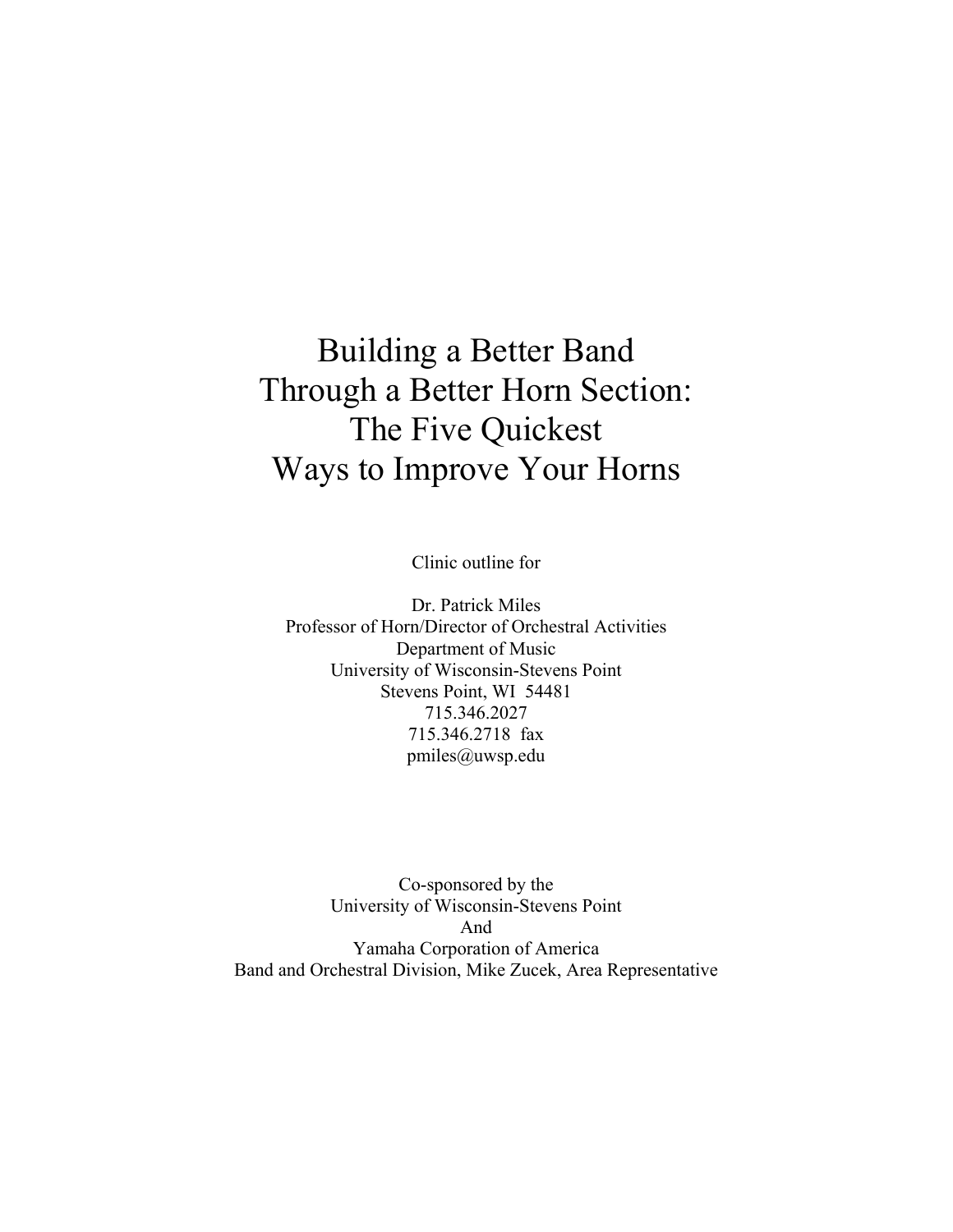### **I. Right Hand Position and Bell Placement**

(photo goes here)

- A. right hand should be slightly cupped, no gaps between fingers
- B. back of hand on inside of bell wall furthest from the body
- C. hand at 3:00
- D. bell placement depends on size of player
- E. on or off the leg?
- F. standing for solos?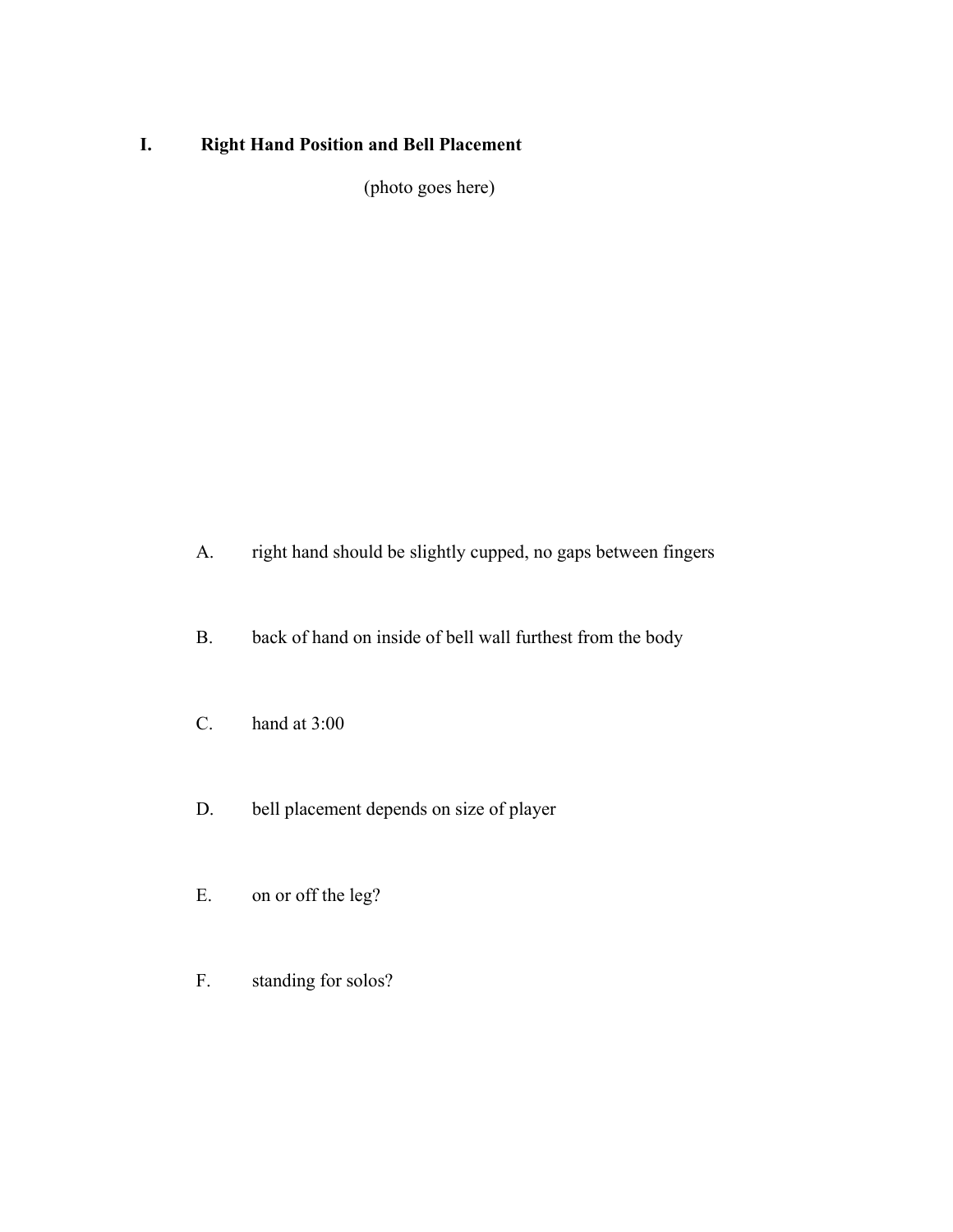- G. stopped horn
	- a. must be played on F side of horn
	- b. must transpose down a half step
	- c. use more air and less tongue for hard attacks
	- d. notated with a + or with terms *stopped, closed, chiuso*, or *gestopft*

(Drill goes here)

#### **II. MORE AIR!!**

I. work on opening the sound

II. warm-up with big sound

III. straws, garden hose and paper on the wall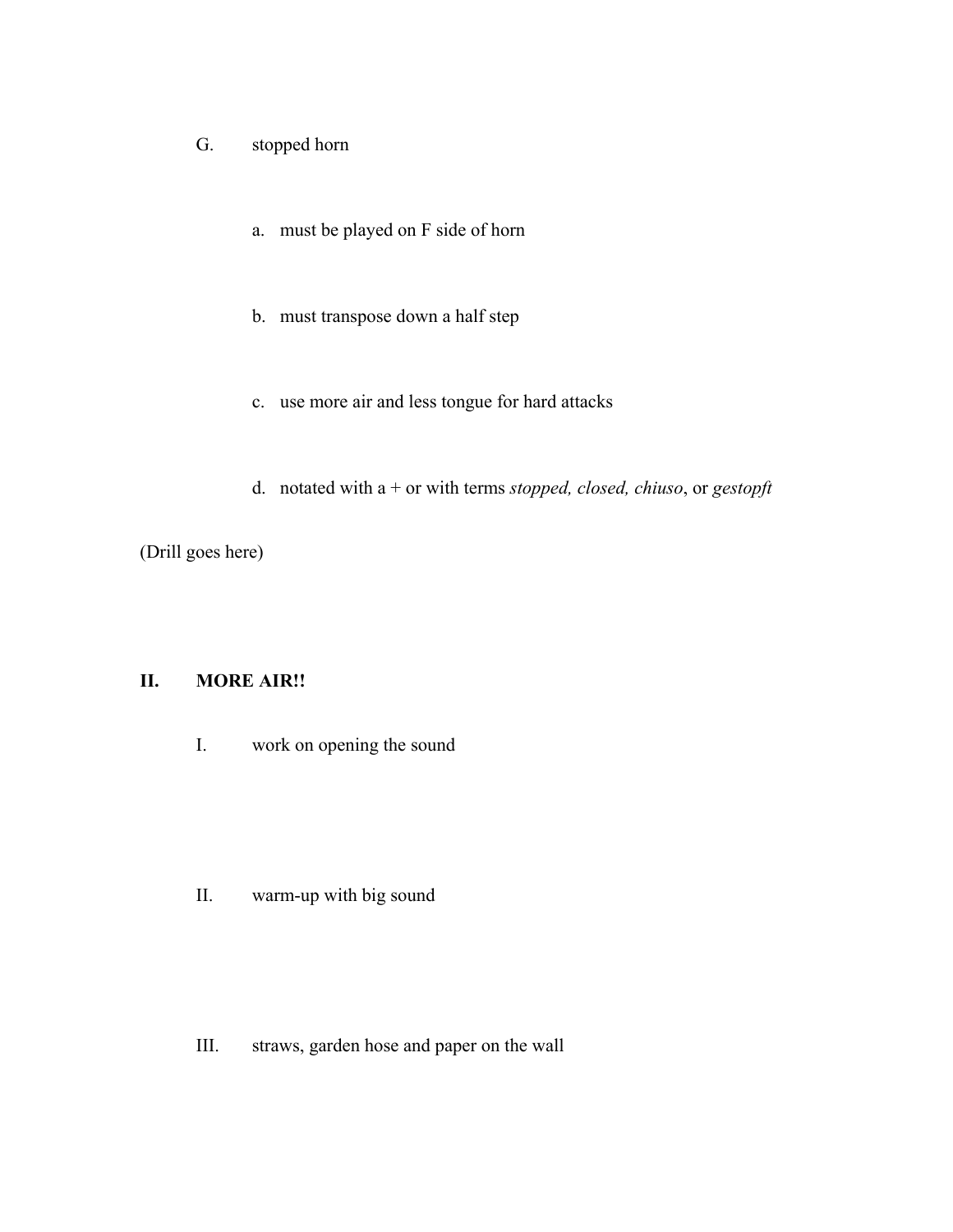# **III. Breathing**

I. breath "down"

II. what should a breath sound like

III. say 'ho'

IV. plastic bag

V. back expands

VI. floor/book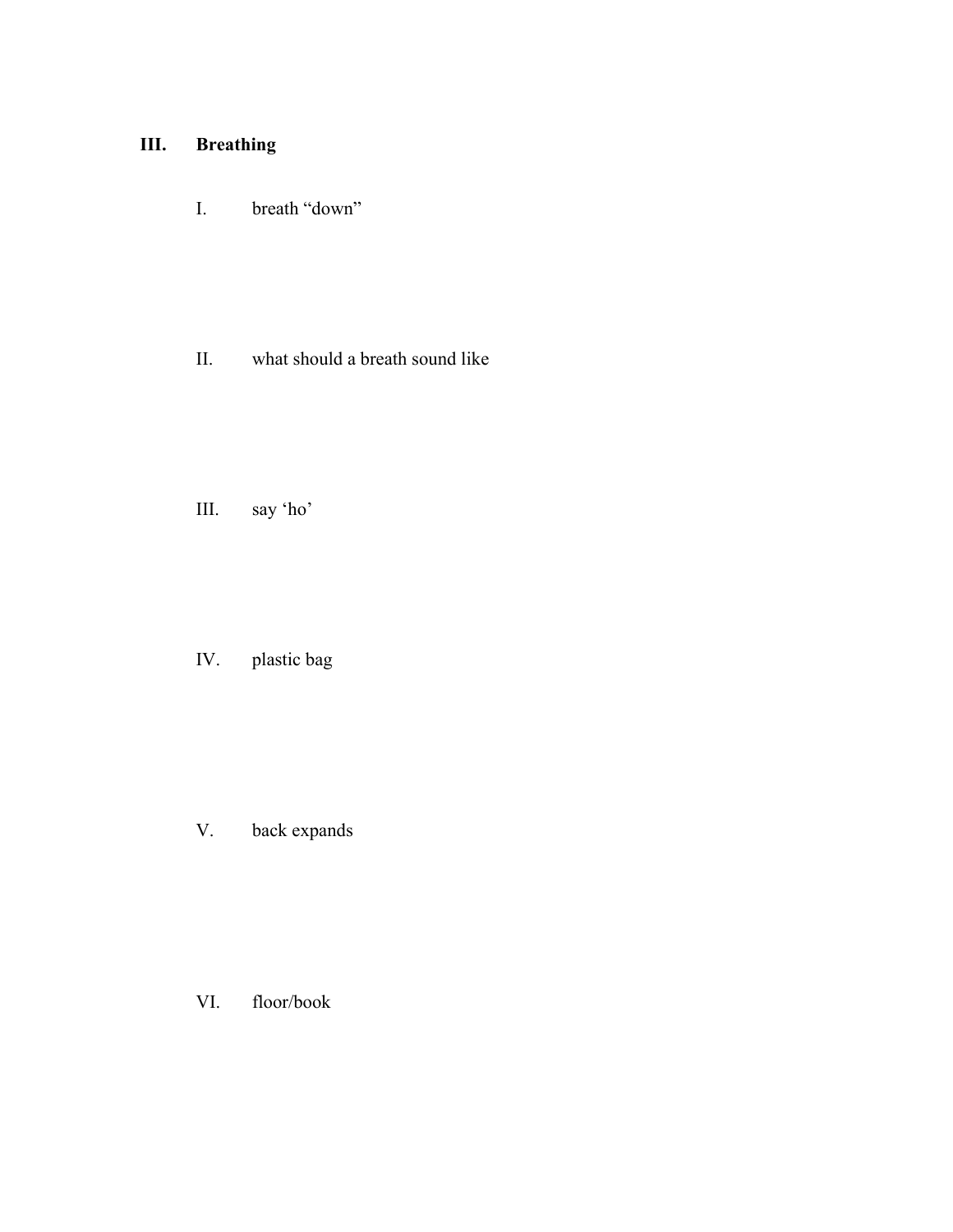#### **IV. Embouchure**

I. mouthpiece placement—2/3 upper, 1/3 lower and centered

(embouchure picture goes here)

II. "flat chin, corners in'

III. puckered smile

- IV. use slide pull ring
- V. intonation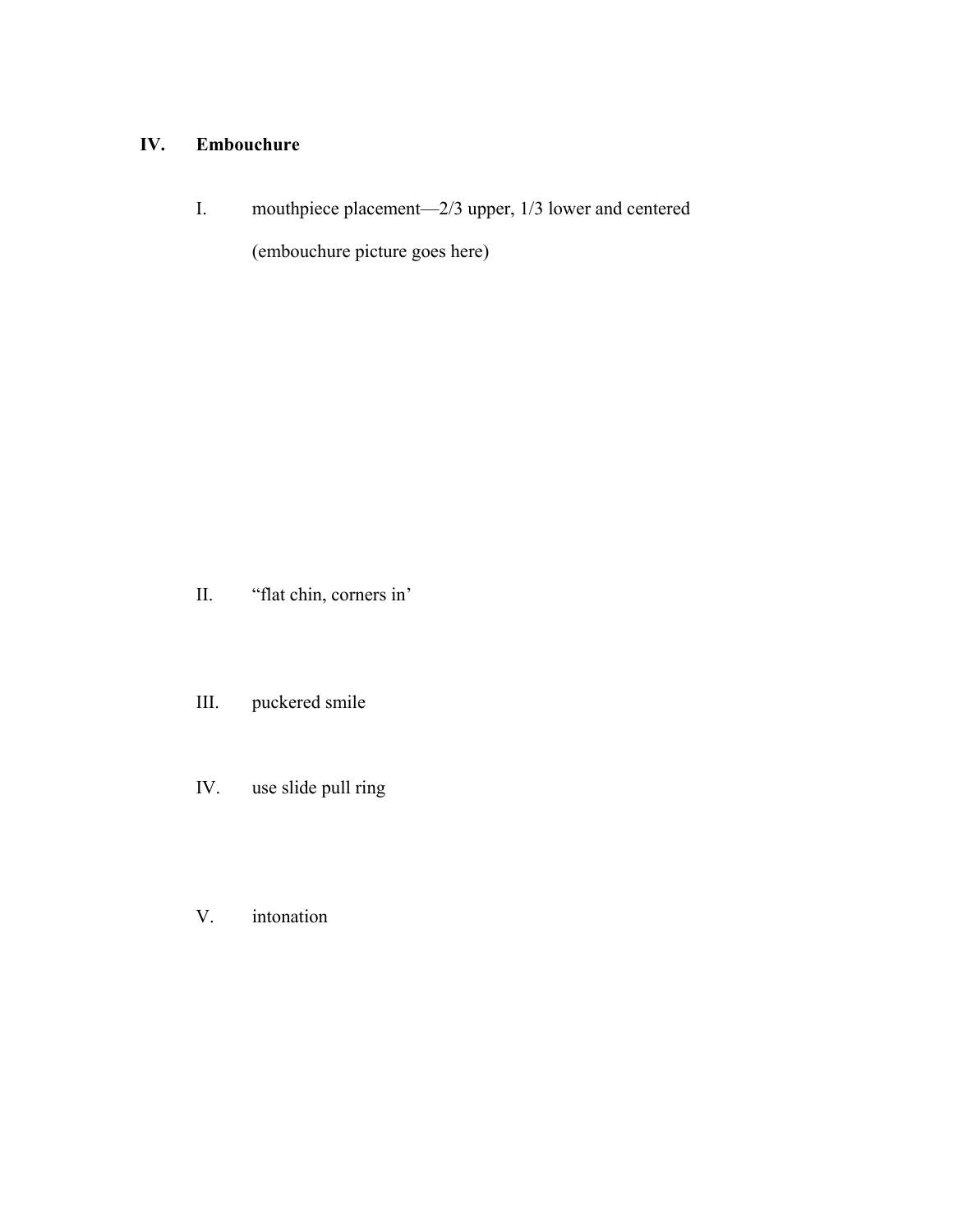#### V. **Maintenance**—give them a horn that works

I. give them ownership by showing them how to maintain the horn

II. oiling the valves

III. grease the slides

IV. flush with snake and mouthpiece brush

V. every hornist's nightmare—restringing a valve

(photo goes here)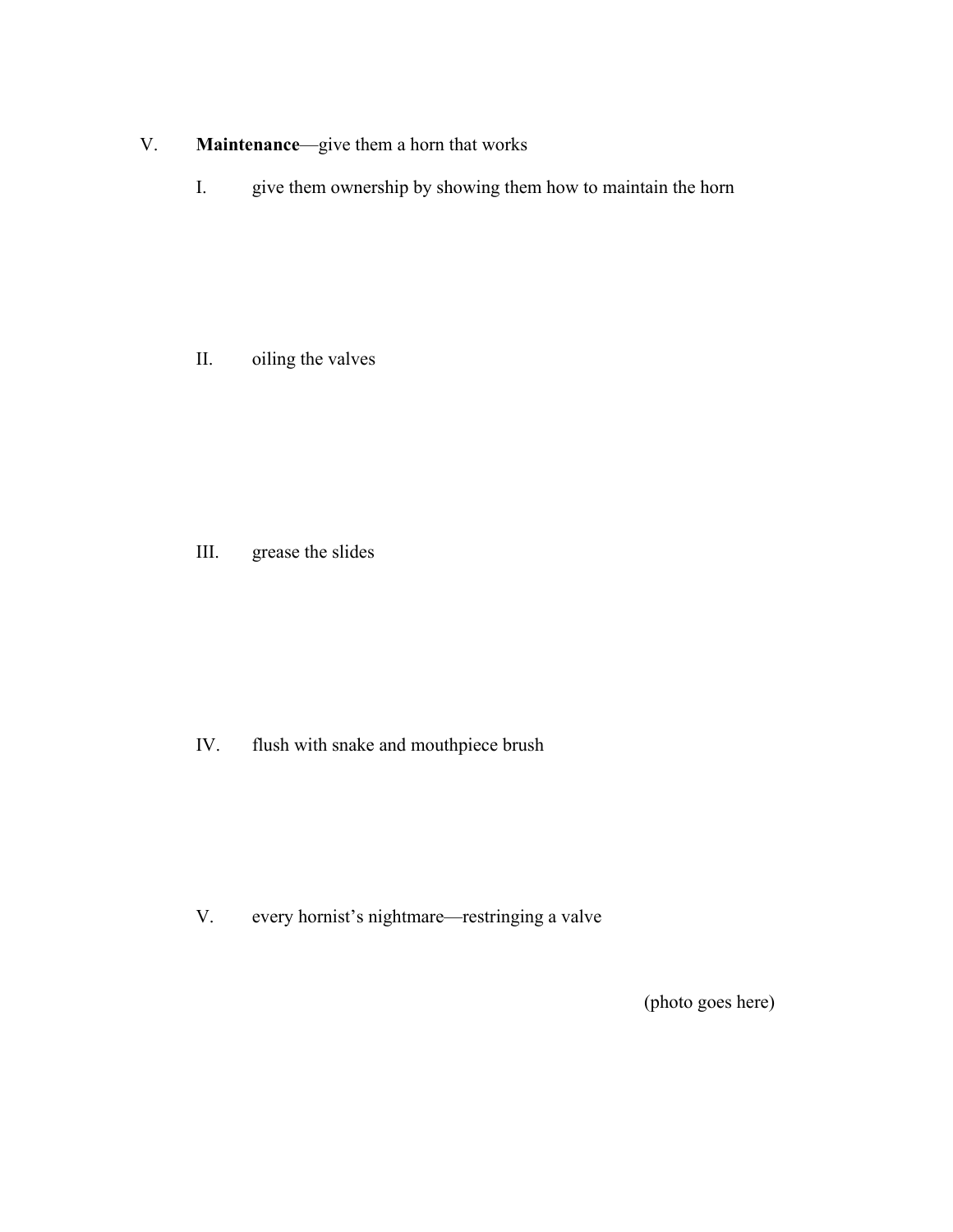# Appendix

#### **References**

| Bailey, Miles, et al<br>McGraw-Hill | Teaching Brass: A Resource Manual                                                                              |
|-------------------------------------|----------------------------------------------------------------------------------------------------------------|
| Farkas, Philip                      | The Art of French Horn Playing. Summy-Birchard                                                                 |
| Farkas, Philip                      | The Art of Brass Playing. Summy-Birchard                                                                       |
| Farkas, Philip                      | The Art of Musicianship. Summy-Birchard                                                                        |
| Hill, Douglas                       | Collected Thoughts on Teaching and Learning,<br>Creativity, and Horn Performance. Warner Bros.                 |
| Hill, Douglas                       | Extended Techniques for the Horn: a practical<br>handbook for students, performers and composers. Warner Bros. |
| Wekre, Froydis                      | Thoughts on Playing the Horn Well.<br>Self-published ISBN 82-993244-0-8                                        |

## **Horn Etudes and Methods**

| Clevenger, Dale<br>Vols. I & II Kjos                 | The Dale Clevenger French Horn Methods |
|------------------------------------------------------|----------------------------------------|
| Concone, ed. Sawyer<br>The Brass Press (BIM)         | Lyrical Studies for Trumpet or Horn    |
| Concone, ed. Shoemaker<br><b>Belwin Mills</b>        | Legato Studies for Horn                |
| Endresen, R. M.<br>Rubank                            | Supplementary Studies for French Horn  |
| Gallay<br>International                              | 22 Studies for Horn                    |
| Kopprasch<br>Vols. I and II Carl Fischer             | Sixty Selected Studies for French Horn |
| Maxime-Alphonse<br>Studies for Horn In 6 Books Leduc | Two Hundred New Melodic and Gradual    |